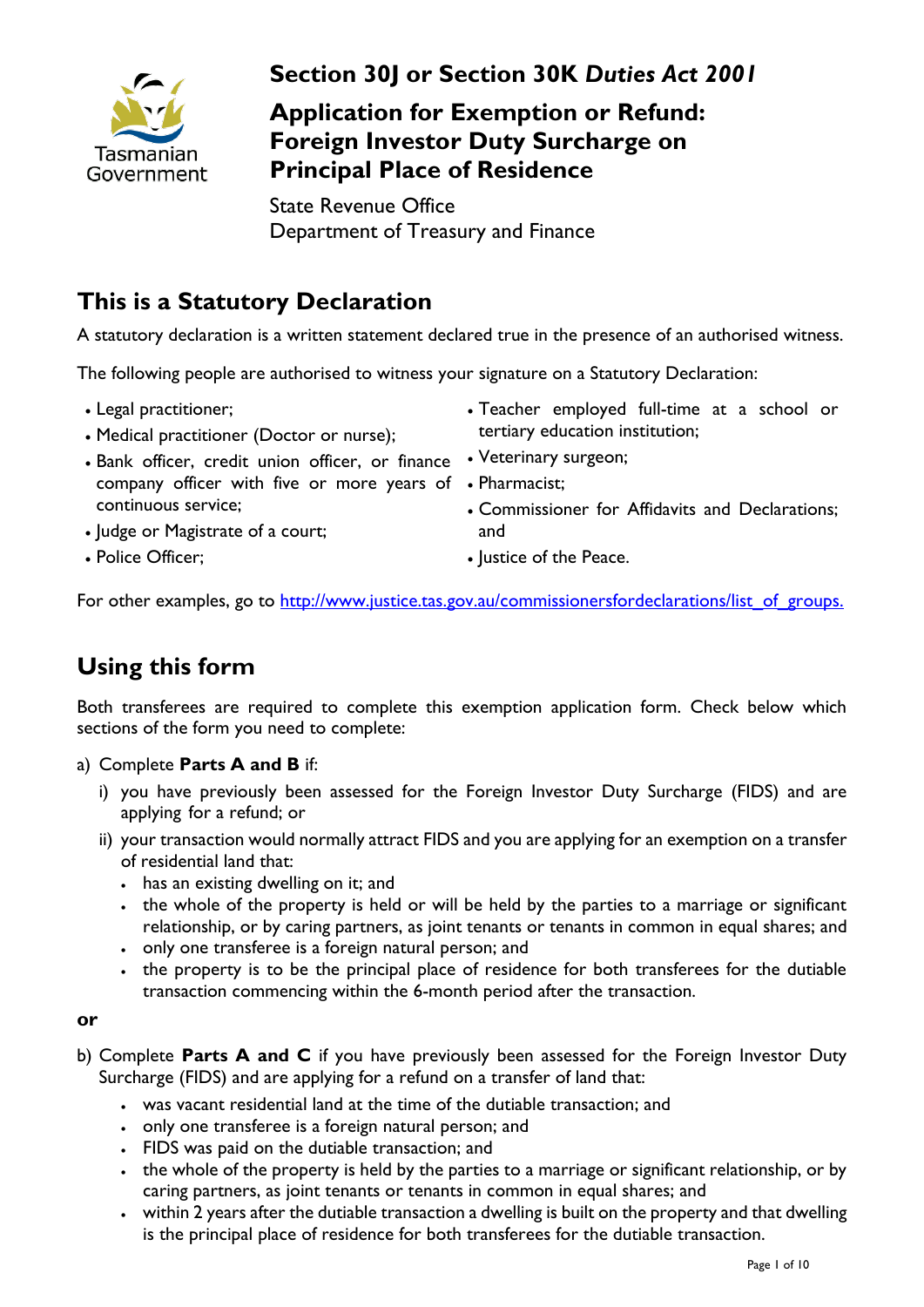## **Explanation of terms**

**Significant relationship**, according to section 4 of the *[Relationships Act 2003](https://www.legislation.tas.gov.au/view/html/inforce/current/act-2003-044)*, is a relationship between two adult persons who:

- have a relationship as a couple; and
- are not married to one another or related by family.

In determining whether two persons are in a significant relationship, all the circumstances of the relationship are taken into account.

**Caring partner**, according to section 3 of the *[Duties Act 2001](http://www.thelaw.tas.gov.au/tocview/index.w3p;cond=all;doc_id=15%2B%2B2001%2BAT%40EN%2B20140221000000;histon=;prompt=;rec=;term=Duties%20Act%202001)*, in relation to a person, means the individual who is in a caring relationship with that person, being a caring relationship that:

- is the subject of a deed of relationship registered under Part 2 of the *[Relationships Act 2003](https://www.legislation.tas.gov.au/view/html/inforce/current/act-2003-044)*; or
- is declared to exist by virtue of a declaration of the Supreme Court in force under Part 7 of that Act.

If you have any question about the determination of a significant relationship or caring partnership, please contact the State Revenue Office.

### **How to fill out this form**

This form must be completed by both of the transferees to the dutiable transaction for which an exemption from or refund of FIDS is being sought.

You can print this form while blank and fill it out by hand, or you can fill it in using Adobe Acrobat (version 8 or later). You may not be able to save the edited document, depending on which version of Acrobat you are using. You will still be able to print the edited document.

### **What you will need to complete this form**

You will need:

- details of the transferred dutiable property (volume and folio number); and
- details of when the duty was previously paid (if applicable); and
- if you are applying for a refund as a result of recently constructing your home, please include a copy of your Occupancy Certificate from your local council.

If you are lodging the application because you were in a caring relationship, please include a copy of your deed registered in accordance with the *[Relationships Act 2003](https://www.legislation.tas.gov.au/view/html/inforce/current/act-2003-044)* or a copy of a declaration from the Supreme Court.

## **Lodging your form**

a) Provide to your TRO Agent

**or** 

b) If applying for a refund, lodge directly with the SRO:

**Post**

The Commissioner of State Revenue GPO Box 1374 Hobart TAS 7001

#### **Deliver in person**

Ground floor Salamanca Building Parliament Square 4 Salamanca Place HOBART TAS 7000 (weekdays, 9:00am to 5:00pm)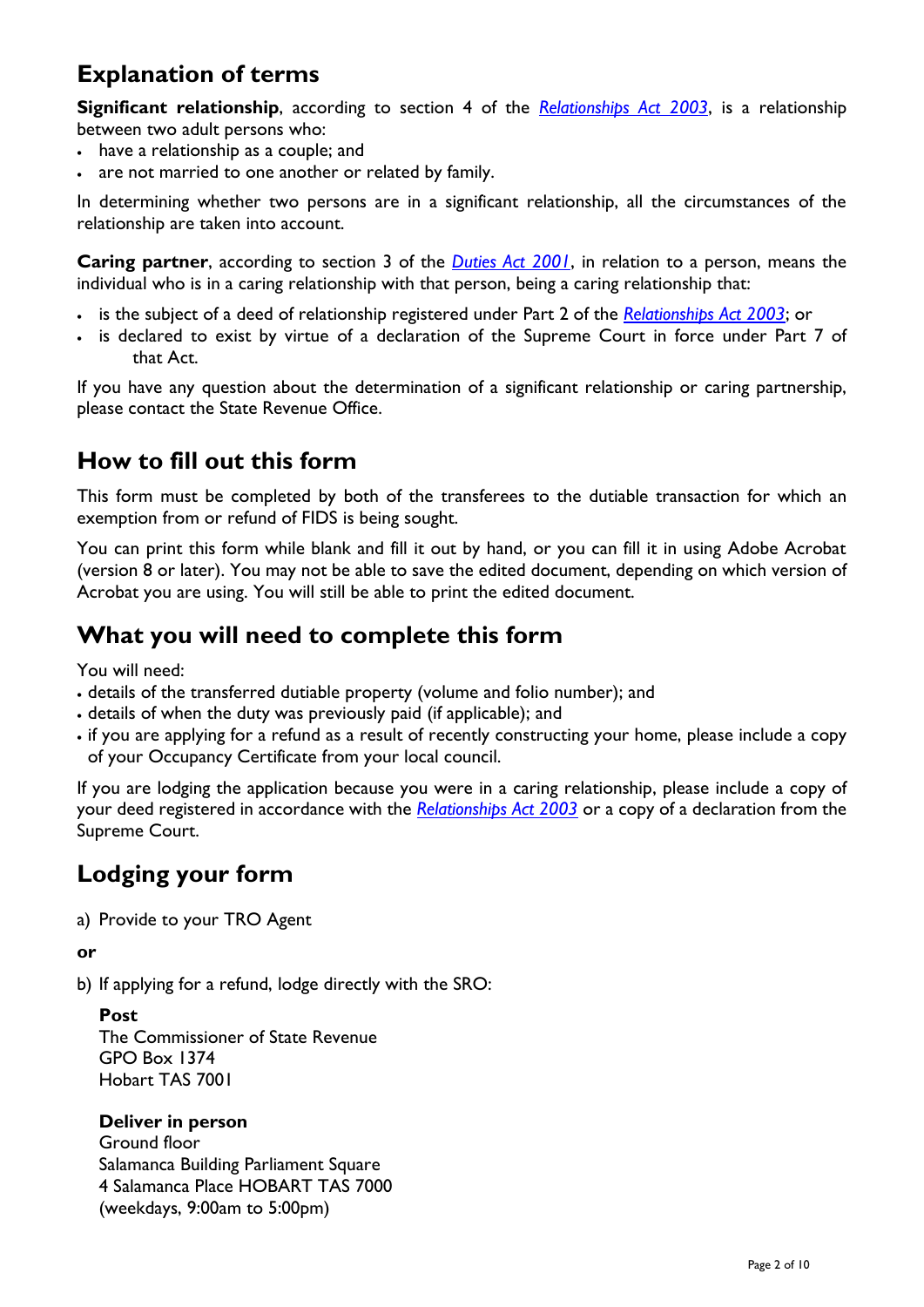## **For assistance**

If you need assistance with this form, contact the State Revenue Office, Tasmania:

**Phone** (03) 6166 4400 (weekdays, 9:00am to 5:00pm) **Email** [dutyhelp@treasury.tas.gov.au](mailto:dutyhelp@treasury.tas.gov.au)

## **Personal Information Protection Statement**

Personal information is collected by the Commissioner of State Revenue and used for the purpose of administering the *[Taxation Administration Act 1997](https://www.legislation.tas.gov.au/view/html/inforce/current/act-1997-074)*. You are required to provide this information under the relevant provisions of that Act.

Your personal information may only be disclosed in accordance with the provision of the Taxation Act, and will be managed in accordance with the *[Personal Information Protection Act 2004](https://www.legislation.tas.gov.au/view/html/inforce/current/act-2004-046)*. You may access your personal information on request to the Commissioner of State Revenue. A fee may be charged for this service.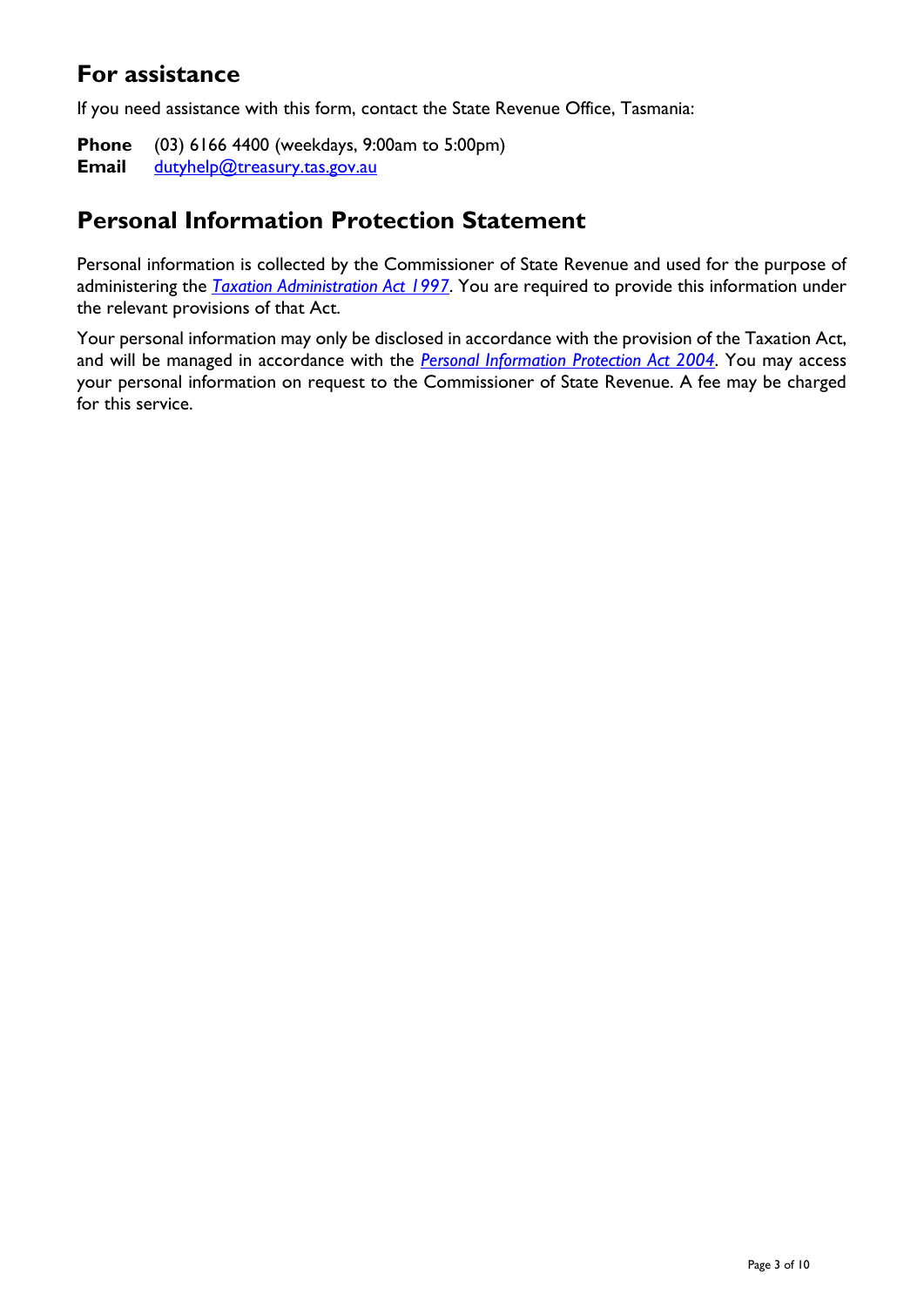

# **Section 30J or Section 30K** *Duties Act 2001* **Exemption from Foreign Duty Surcharge on Principal Residence Land.**

State Revenue Office Department of Treasury and Finance

## **PART A**

### **Transferee contact information**

| <b>Transferee I</b>              |           |               |                |    |           |  |
|----------------------------------|-----------|---------------|----------------|----|-----------|--|
| <b>Title</b>                     | Mr $\Box$ | Mrs $\Box$    | Miss $\square$ | Ms | $Dr \Box$ |  |
| Given name(s)                    |           |               |                |    |           |  |
| Family name                      |           |               |                |    |           |  |
| Date of birth                    |           |               |                |    |           |  |
| Current address                  |           |               |                |    |           |  |
| Suburb/Town                      |           |               |                |    |           |  |
| <b>State</b>                     |           |               |                |    | Postcode  |  |
| Postal address<br>(if different) |           |               |                |    |           |  |
| Suburb/Town                      |           |               |                |    |           |  |
| <b>State</b>                     |           |               |                |    | Postcode  |  |
| <b>Transferee 2</b>              |           |               |                |    |           |  |
| Title                            | Mr $\Box$ | Mrs $\square$ | Miss $\square$ | Ms | $Dr \Box$ |  |
| $Civon$ nama $(c)$               |           |               |                |    |           |  |

| $\sim$                            |           |
|-----------------------------------|-----------|
| Given name(s)                     |           |
| Family name                       |           |
| Date of birth                     |           |
| Current address*                  |           |
| Suburb/Town*                      |           |
| State*                            | Postcode* |
| Postal address*<br>(if different) |           |
| Suburb/Town*                      |           |
| State*                            | Postcode* |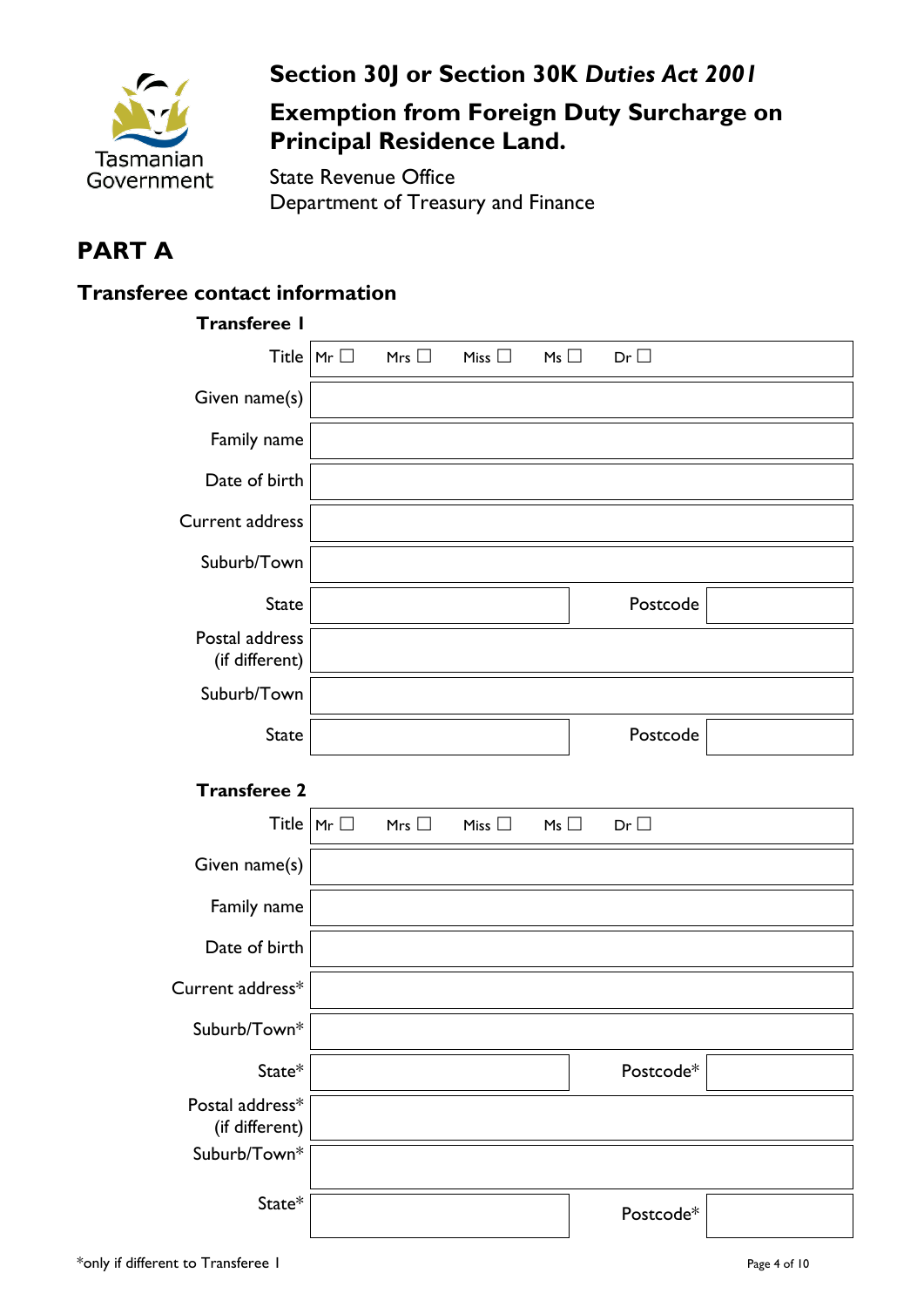# **PART A - continued**

### **Citizenship/ Nationality status**

#### **Transferee 1**

Please select from an option below:

- $\Box$  I am an Australian citizen
- $\Box$  I am not an Australian citizen, but I am a Permanent Visa holder
- $\Box$  I am a New Zealand citizen with a Special Category Visa
- $\Box$  I am a foreign person

### **Relationship between the Transferees**

#### **Transferee 2**

Please select from an option below:

- $\Box$  I am an Australian citizen
- $\Box$  I am not an Australian citizen, but I am a Permanent Visa holder
- $\Box$  I am a New Zealand citizen with a Special Category Visa
- $\Box$  I am a foreign person

| Full names of parties<br>to the relationship  |                                                 |
|-----------------------------------------------|-------------------------------------------------|
| $\Box$ Spouses by Marriage                    | Date of Marriage  / /<br>MM YYYY                |
| $\Box$ Partners in a Significant Relationship | Commencement date of Relationship //<br>MM YYYY |
| □ Caring Partners                             | Date of Deed of Relationship  /  /              |

# **PART B**

#### **Duty Transaction**

 $\Box$  We are applying for an exemption from Foreign Investor Duty Surcharge (FIDS). *(Complete the Property section and Declaration for Part B)*

 $\Box$  We paid the FIDS at the time of the dutiable transaction and we are applying for a refund of the surcharge paid. *(Complete the remaining questions and Declaration for Part B)*

The dutiable transaction details are as follows:

Date on the transfer  $/$  /20

DD / MM / YYYY

Value of duty stamped on the transfer  $\left| \mathbf{\$} \right|$ 

State Revenue Office transaction number *(if known)*

### **Property**

The property subject of the transfer is described as:

| Certificate of Title<br>reference (if known)                                            | Volume | Folio | Property ID<br>(if the volume and folio<br>numbers are not known) |  |    |  |    |  |            |
|-----------------------------------------------------------------------------------------|--------|-------|-------------------------------------------------------------------|--|----|--|----|--|------------|
| Property address                                                                        |        |       |                                                                   |  |    |  |    |  |            |
| Date commenced or intending to commence residing in the<br>property subject to transfer |        |       |                                                                   |  | DГ |  | MM |  | 20<br>YYYY |

*\*\* Please include a copy of your Caring Patner deed registered in accordance with the [Relationships Act 2003](https://www.legislation.tas.gov.au/view/html/inforce/current/act-2003-044) or a copy of a declaration from the Supreme Court.*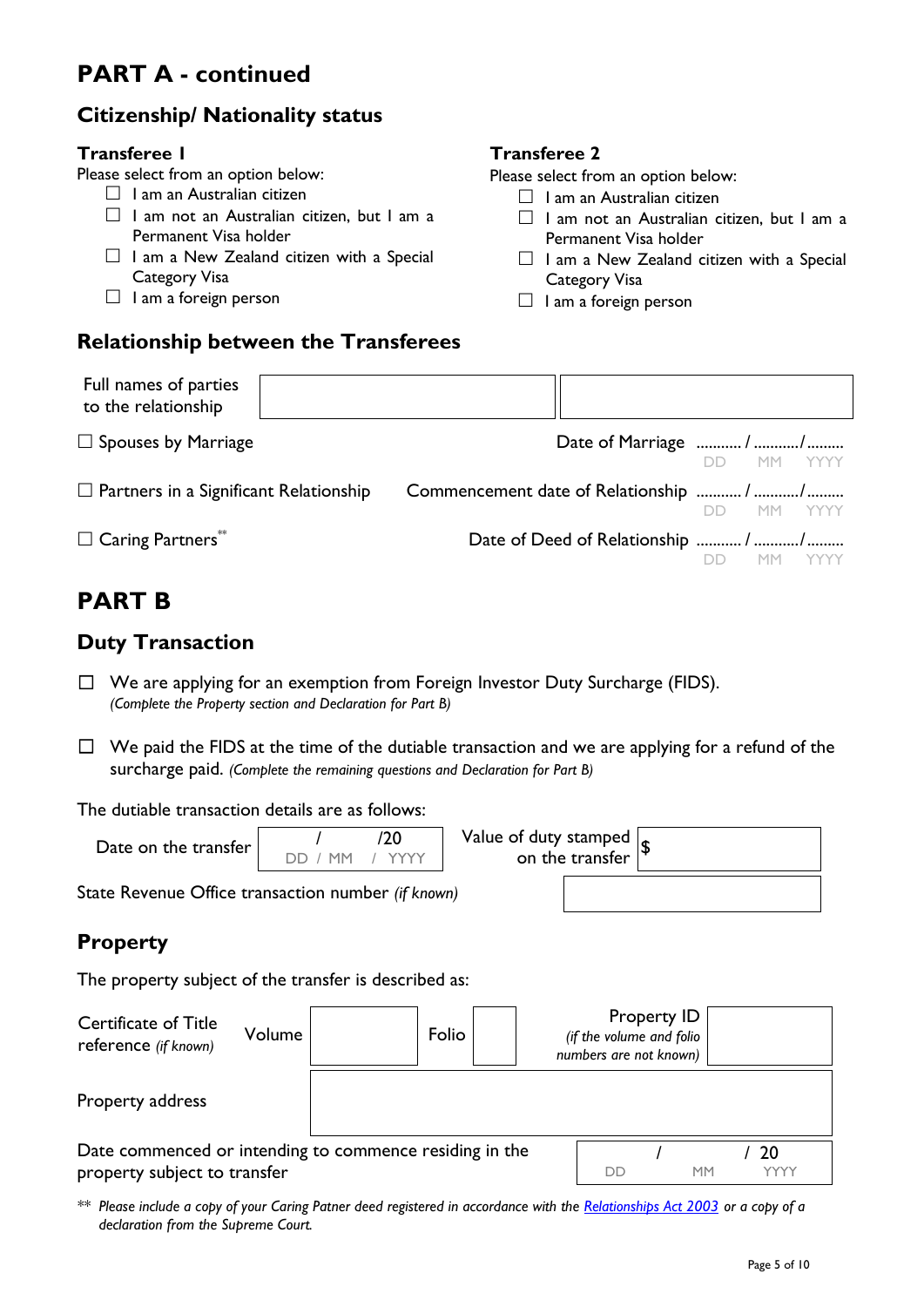## **PART B - continued**

#### **My nominated account for the refund**

Funds can only be deposited to an Australian financial institution (bank) account by Electronic Funds Transfer.

| Name of financial institution |  |  |   |  |  |
|-------------------------------|--|--|---|--|--|
| Account name (e.g. J Smith)   |  |  |   |  |  |
| <b>BSB</b> number             |  |  | - |  |  |
| Account number                |  |  |   |  |  |

#### **Declaration - Transferee 1**

| ., |                     |
|----|---------------------|
|    | Your full name      |
| of |                     |
|    | Your street address |

I do solemnly and sincerely declare that:

- $\Box$  there is an existing dwelling on the land; and
- $\Box$  the whole of the property is held by parties to the marriage or significant relationship or caring parties as joint tenants or as tenants in common in equal shares; and
- $\Box$  only one of the transferees is a foreign natural person for the purposes of the *Duties Act 2001*; and
- $\Box$  the property is or will be the principal place of residence for both transferees of the dutiable transaction commencing within the 6 months period after the transaction; and
- $\Box$  I understand that I must notify the Commissioner, in writing, as soon as practicable after becoming aware that
	- a transferee is not intending, or both transferees are not intending, to use the property as a principal place of residence; or
	- a transferee has not, or both transferees have not, used the property as a principal place of residence within the 6 month period after the relevant dutiable transaction; and
- $\Box$  the information I have provided in this declaration is true and correct; and
- $\Box$  I acknowledge that making statements or providing documents that are false or misleading in relation to this application is an offence, and that I may be liable to penalties and be required to repay the Foreign Duty Surcharge.

I make this solemn declaration under the *[Oaths Act 2001](https://www.legislation.tas.gov.au/view/html/inforce/current/act-2001-077)*.

| Declared at     |                        |       |      |  |
|-----------------|------------------------|-------|------|--|
|                 | Place                  |       |      |  |
| in the State of |                        |       |      |  |
|                 | State or Territory     |       |      |  |
| on              |                        |       | 20   |  |
|                 | Date                   | Month | Year |  |
| Signed          |                        |       |      |  |
|                 | Signature of declarant |       |      |  |
| Before me,      |                        |       |      |  |

Justice of the Peace, Commissioner for Declarations, or other authorised person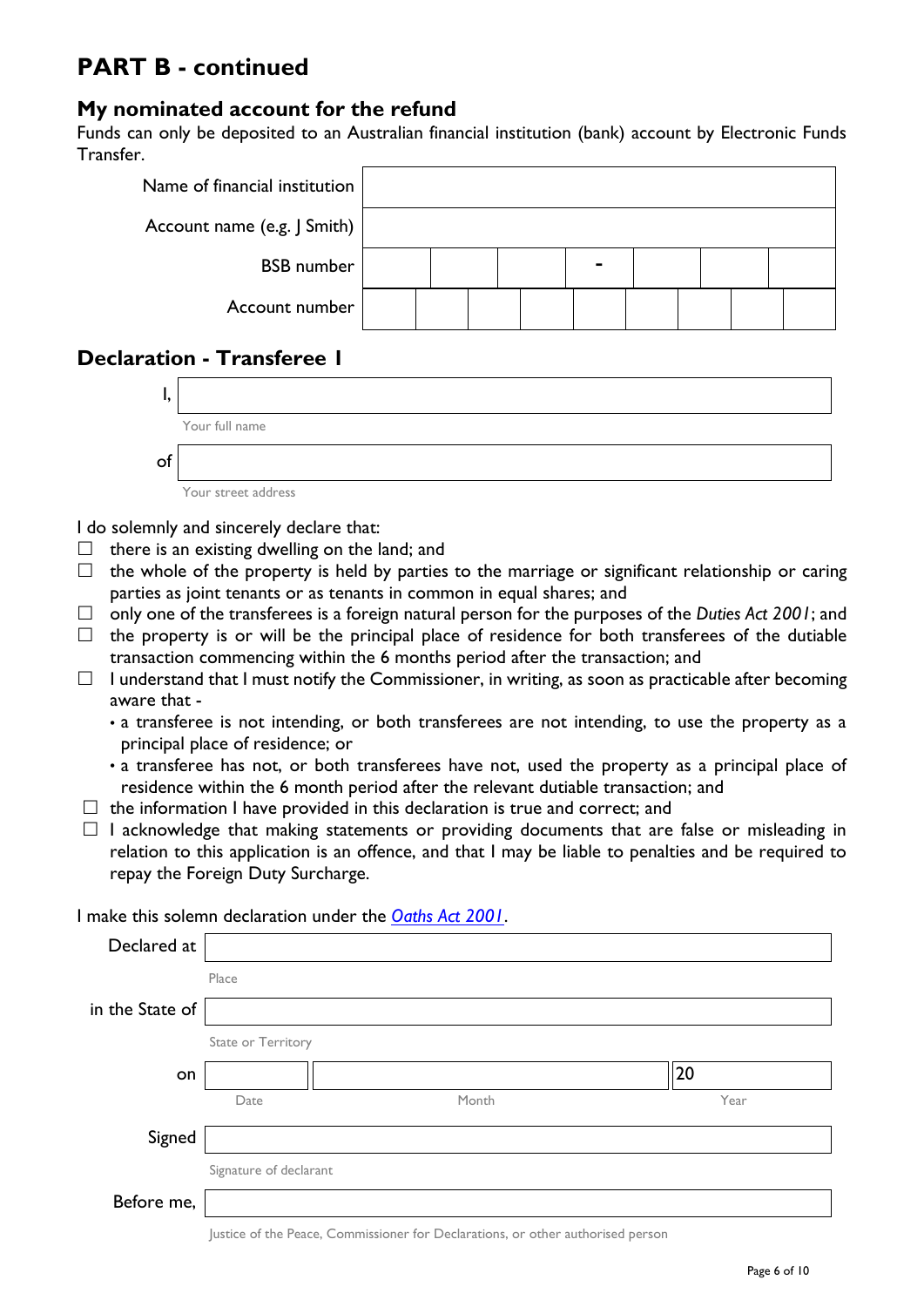## **PART B - continued**

#### **Declaration - Transferee 2**

|    | Your full name      |
|----|---------------------|
| of |                     |
|    | Your street address |

I do solemnly and sincerely declare that:

- $\Box$  there is an existing dwelling on the land; and
- $\Box$  the whole of the property is or will be held by parties to the marriage or significant relationship or caring parties as joint tenants or as tenants in common in equal shares; and
- only one of the transferees is a foreign natural person for the purposes of the *Duties Act 2001*; and
- $\Box$  the property is or will be the principal place of residence for both transferees of the dutiable transaction commencing within the 6 months period after the transaction; and
- $\Box$  I understand that I must notify the Commissioner, in writing, as soon as practicable after becoming aware that
	- a transferee is not intending, or both transferees are not intending, to use the property as a principal place of residence; or
	- a transferee has not, or both transferees have not, used the property as a principal place of residence within the 6 month period after the relevant dutiable transaction; and
- $\Box$  the information I've provided in this declaration is true and correct; and
- $\Box$  I acknowledge that making statements or providing documents that are false or misleading in relation to this application is an offence, and that I may be liable to penalties and be required to repay the Foreign Duty Surcharge.

I make this solemn declaration under the *[Oaths Act 2001](https://www.legislation.tas.gov.au/view/html/inforce/current/act-2001-077https:/www.legislation.tas.gov.au/view/html/inforce/current/act-2001-077)*.

| Declared at     |                        |       |      |  |
|-----------------|------------------------|-------|------|--|
|                 | Place                  |       |      |  |
| in the State of |                        |       |      |  |
|                 | State or Territory     |       |      |  |
| on              |                        |       | 20   |  |
|                 | Date                   | Month | Year |  |
| Signed          |                        |       |      |  |
|                 | Signature of declarant |       |      |  |
| Before me,      |                        |       |      |  |
|                 |                        |       |      |  |

Justice of the Peace, Commissioner for Declarations, or other authorised person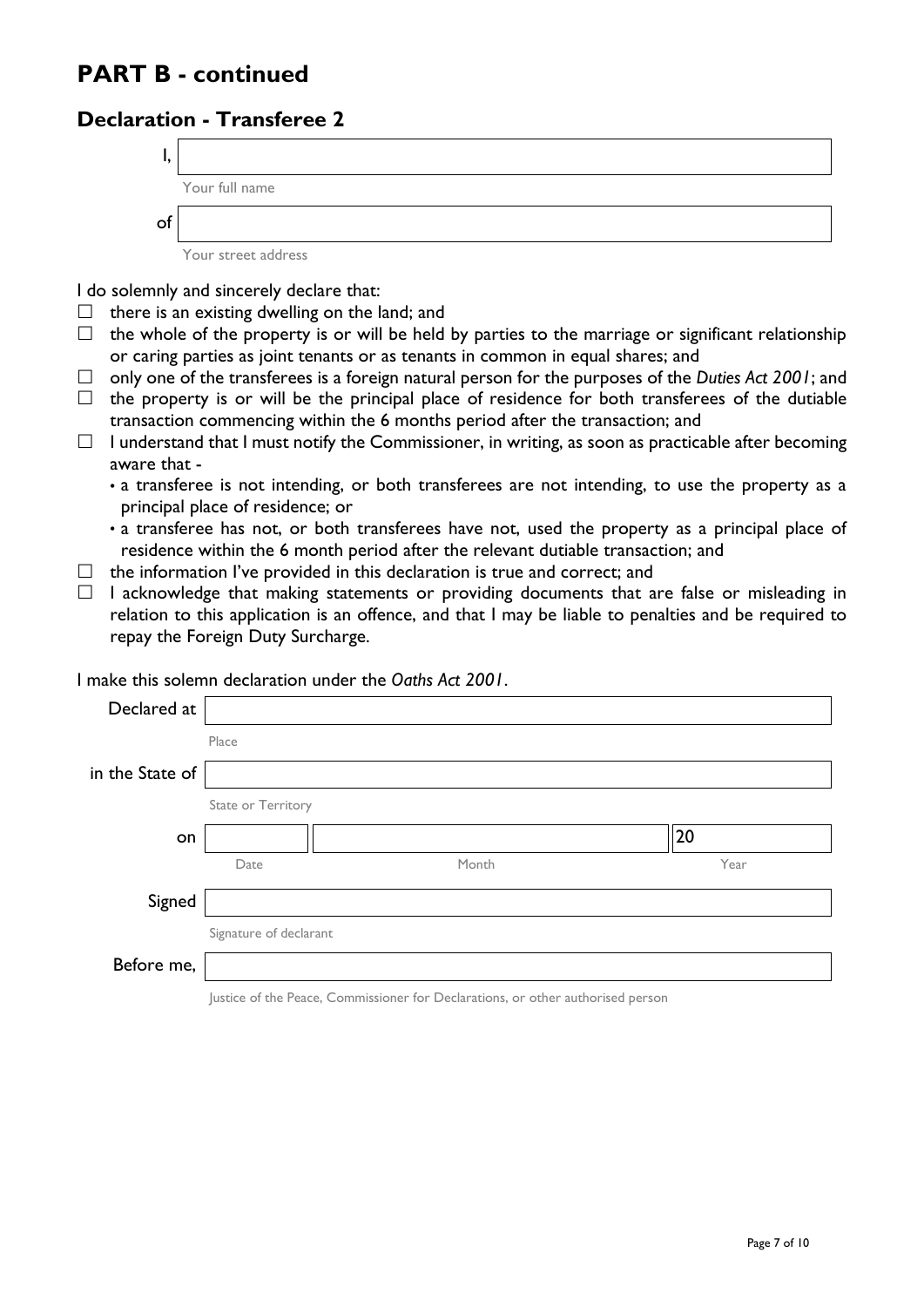# **PART C**

# **Duty Transaction**

☐ We paid the Foreign Investor Duty Surcharge (FIDS) at the time of the dutiable transaction and we are applying for a refund of the surcharge paid. *(Complete the remaining questions and Declaration for Part C.)*

The dutiable transaction details are as follows:

| Date on the transfer | MM.<br><b>MARK</b>                                 | Value of duty stamped $\vert_{\sigma}$<br>on the transfer |  |  |
|----------------------|----------------------------------------------------|-----------------------------------------------------------|--|--|
|                      | State Revenue Office transaction number (if known) |                                                           |  |  |

**Property** 

The property subject of the transfer is described as:



### **My nominated account for the refund**

Funds can only be deposited to an Australian financial institution (bank) account by Electronic Funds Transfer.

| Name of financial institution |  |  |  |  |  |
|-------------------------------|--|--|--|--|--|
| Account name (e.g. J Smith)   |  |  |  |  |  |
| <b>BSB</b> number             |  |  |  |  |  |
| Account number                |  |  |  |  |  |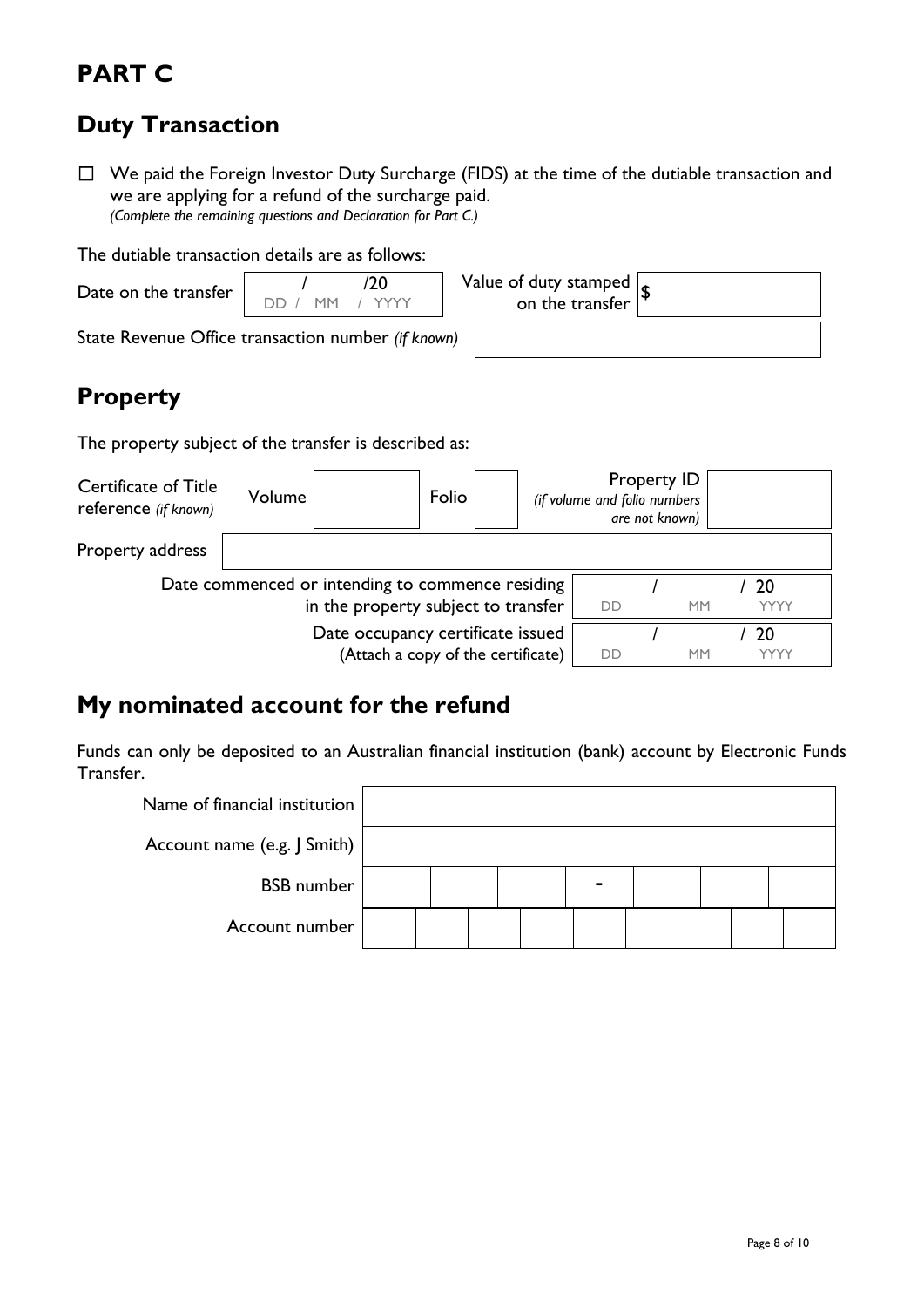### **PART C - continued**

#### **Declaration - Transferee 1**

|    | Your full name      |
|----|---------------------|
| of |                     |
|    | Your street address |

I do solemnly and sincerely declare that:

- $\Box$  there is a new dwelling constructed on the land; and
- $\Box$  the whole of the property is held by parties to the marriage or significant relationship or caring parties as joint tenants or as tenants in common in equal shares; and
- only one of the transferees is a foreign natural person for the purposes of the *Duties Act 2001*; and
- $\Box$  the property is the principal place of residence for both transferees for the dutiable transaction within 2 years after the dutiable transaction; and
- $\Box$  the information I've provided in this declaration is true and correct; and
- $\Box$  I acknowledge that making statements or providing documents that are false or misleading in relation to this application is an offence, and that I may be liable to penalties and be required to repay the Foreign Duty Surcharge.

I make this solemn declaration under the *[Oaths Act 2001](https://www.legislation.tas.gov.au/view/html/inforce/current/act-2001-077)*.

| Declared at     |                                                                                 |       |      |  |  |  |
|-----------------|---------------------------------------------------------------------------------|-------|------|--|--|--|
|                 | Place                                                                           |       |      |  |  |  |
| in the State of |                                                                                 |       |      |  |  |  |
|                 | State or Territory                                                              |       |      |  |  |  |
| on              |                                                                                 |       | 20   |  |  |  |
|                 | Date                                                                            | Month | Year |  |  |  |
| Signed          |                                                                                 |       |      |  |  |  |
|                 | Signature of declarant                                                          |       |      |  |  |  |
| Before me,      |                                                                                 |       |      |  |  |  |
|                 | Justice of the Peace, Commissioner for Declarations, or other authorised person |       |      |  |  |  |